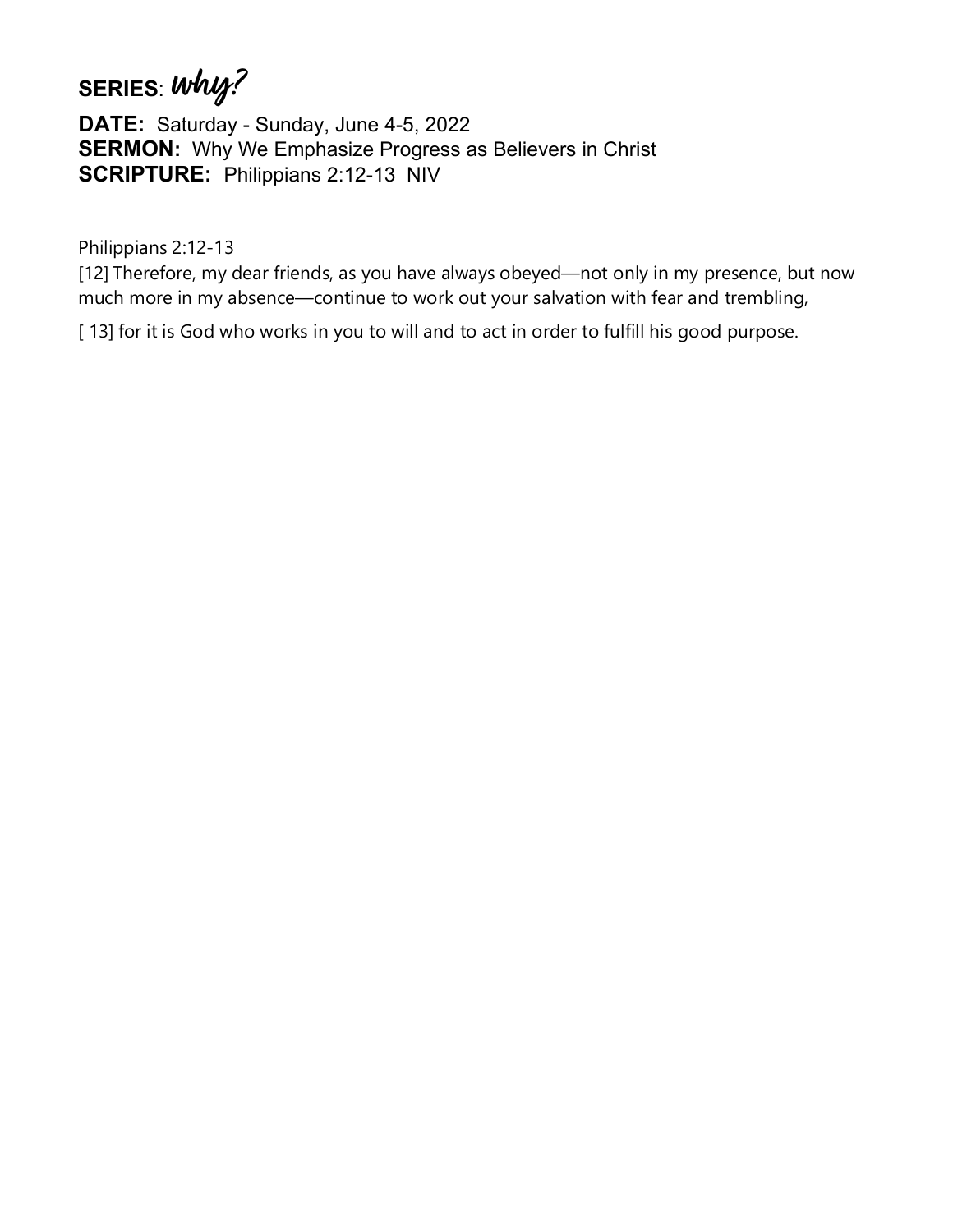## **SERIES**: **why?**

**DATE:** Saturday - Sunday, June 4-5, 2022 **SERMON:** Why We Emphasize Progress as Believers in Christ **SCRIPTURE:** Philippians 2:12-13 NIV

**God's goal is for you to\_\_\_\_\_\_\_\_\_\_\_\_\_ in Christ and to \_\_\_\_\_\_\_\_\_\_\_\_\_\_\_\_\_ like \_\_\_\_\_\_\_\_\_\_\_. How do we progress? We follow God's \_\_\_\_\_\_\_\_\_\_\_\_\_\_\_\_\_\_\_\_\_\_\_\_\_\_\_\_\_\_\_ to become like Him. Why do we want everyone to read and study scripture, serve, give, and worship with the church regularly? These are the \_\_\_\_\_\_\_\_\_\_\_\_\_\_\_\_\_\_\_\_\_\_\_\_\_\_\_\_\_\_\_ that point us to Christ.**

- 1. **Because you\_\_\_\_\_\_\_\_\_\_\_\_\_\_\_\_\_\_\_\_\_ to God.**
	- Progressing in Christ **Example 20** Him.
	- How can you be a follower of Christ \_\_\_\_\_\_\_\_\_\_\_\_\_\_\_\_\_\_\_\_\_\_\_\_\_\_\_\_\_wanting to please Him?
- 2. **Because God is at work \_\_\_ \_\_\_\_\_\_\_\_\_.**
- 3. **Because \_\_\_\_\_\_\_\_\_\_\_\_\_\_\_\_\_\_\_ teaches it.**
	- *2 Thessalonians 1:3 We ought always to thank God for you, brothers and sisters, and rightly so, because your faith is growing more and more, and the love all of you have for one another is increasing.*
	- *1 Thessalonians 4:1-3 As for other matters, brothers and sisters, we instructed you how to live in order to please God, as in fact you are living. Now we ask you and urge you in the Lord Jesus to do this more and more. 2 For you know what instructions we gave you by the authority of the Lord Jesus. <sup>3</sup> It is God's will that you should be sanctified; that you should avoid sexual immorality;*

## 4. **Because you have "a mine" to work.**

- Work the mine with \_\_\_\_\_\_\_\_\_\_\_\_\_\_\_ (respect, awe**)**
- Work the mine with \_\_\_\_\_\_\_\_\_\_\_\_\_\_\_\_ ( a healthy fear of \_\_\_\_\_\_\_\_\_\_\_\_\_\_\_ God.)

|  | 5. Because you have been | and |  |
|--|--------------------------|-----|--|
|--|--------------------------|-----|--|

## **For this purpose.**

- You are called to \_\_\_\_\_\_\_\_\_\_\_\_\_\_\_\_\_\_\_\_\_
- You are called to \_\_\_\_\_\_\_\_\_\_\_\_ \_\_\_\_\_\_\_\_\_\_\_\_\_\_\_\_\_